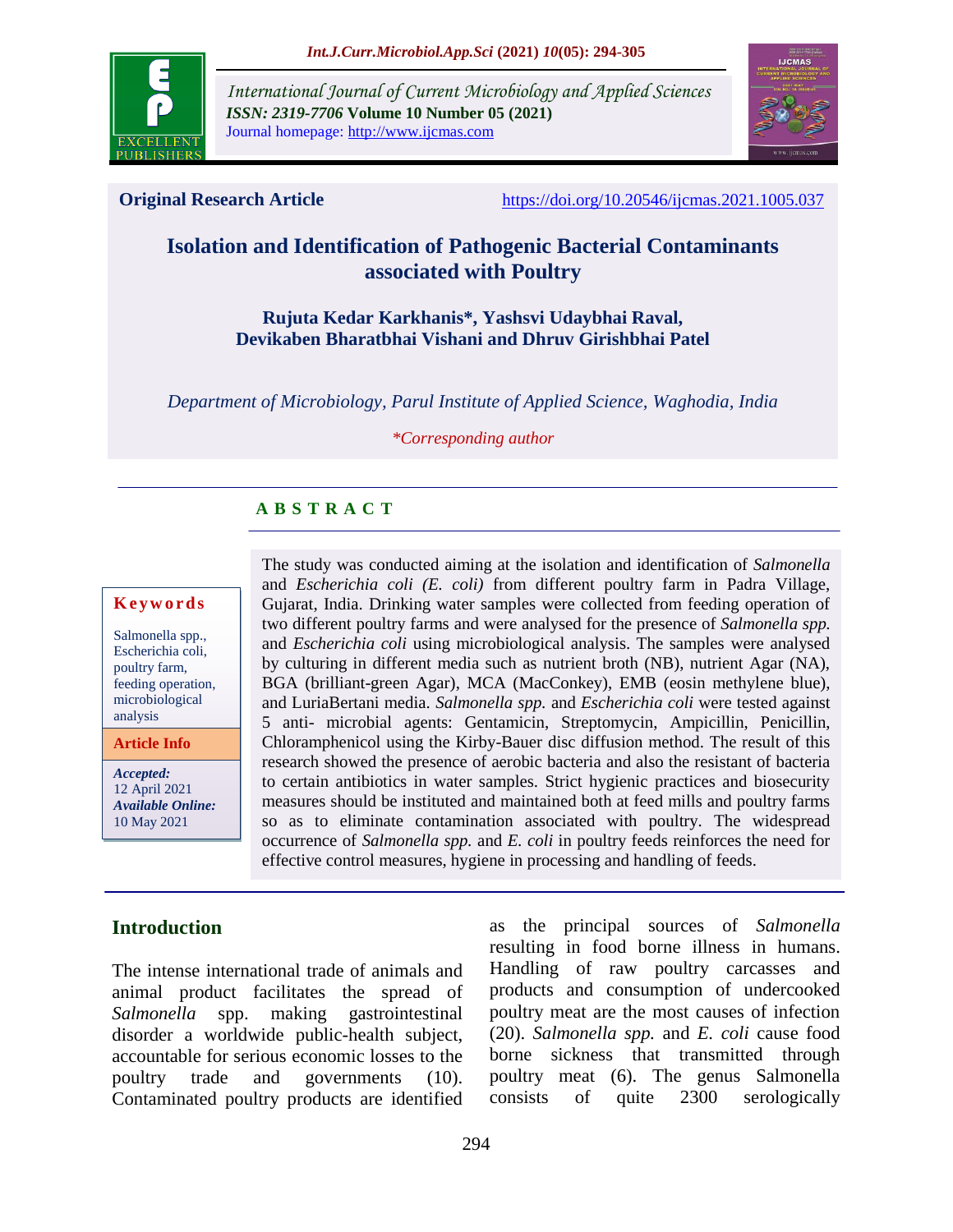distinguishable variants (20). Though humans will become infected by Salmonella spp. through an outsized range of foodstuff, poultry meat and eggs are among the foremost often involved sources of human Salmonella outbreaks (10). Salmonellosis are major bacterial diseases in poultry trade worldwide (9).

The US annual salmonellosis burden was recently estimated to be in the order of 1.5 million cases (including over 580 deaths), 95% of those cases were attributed to food borne infection (20).

Divided into two distinct serovar groups, Typhoidal and non-Typhoidal, based on the form of infection, non-Typhoidal *Salmonella* is one among the leading causes of food borne illnesses worldwide with an estimated 93.8 million cases and 155,000 deaths annually thanks to complications from gastrointestinal infections (21). Most of these cases occur as a results of consuming contaminated foods, significantly foods of animal origin (3).

Throughout the past twenty years, severe outbreaks of gastrointestinal sickness have occurred by food borne infective *E. coli*, particularly *0157:H7*. It had been reported that in India around 1.8 million people died from diarrheal diseases mostly due to contaminated food and water within the year 2005.

Among the diseases some are typically severe and generally fatal infections like communicable disease, endocarditis, tract infection, septicemia, epidemic diarrhea of adults and youngsters and yolk sac infection, omphalitis, cellulitis, swollen head syndrome, coligranuloma and colibacillosisn (18).

Enteritis caused by E. coli (colibacilliosis) could even be a vital sickness inside the poultry trade as a results of increased mortality and diminished performance. E. coli might even be variety one reason behind acute kidney disease in children (12). The ultimate goal of controlling food borne hazards is to cut back the danger of disease to consumers, and reduce the economic burden associated with food borne illness (20). This study was therefore designed to attain isolation, identification and antimicrobial susceptibility of E. coli and Salmonella spp. related to poultry in Vadodara, Gujarat (7).

# **Materials and Methods**

# **Study area**

The study was conducted in two different commercial poultry farm close to Padra village in Vadodara, Gujarat, India.

# **Sample collection**

Sample of unpurified water from feeding operation was collected from two commercial poultry farm. Samples were obtained in sterilized baggage, glass bottles and properly labeled.

# **Chemicals used**

Peptone, Luria Bertani broth, Brilliant green agar, Eosin methylene blue agar, nutrient agar, Nutrient broth, Nutrient agar, Crystal violet, Iodine, Alcohol, Safranin, Antibiotics (Gentamicin, Streptomycin, Chloramphenicol, Ampicillin and Penicillin), Tryptophan broth, Urease broth, Triple sugar iron agar, Simmon citrate agar, Kovac's reagent, Methyl Red Voges Proskauer broth, Methyl red reagent, Hydrogen peroxide, Distilled water.

# **Apparatus used**

Autoclave, Laminar airflow, Incubator, Petri dishes, Conical flasks, Test tubes, glass slides, pipettes, Microscope, weigh machine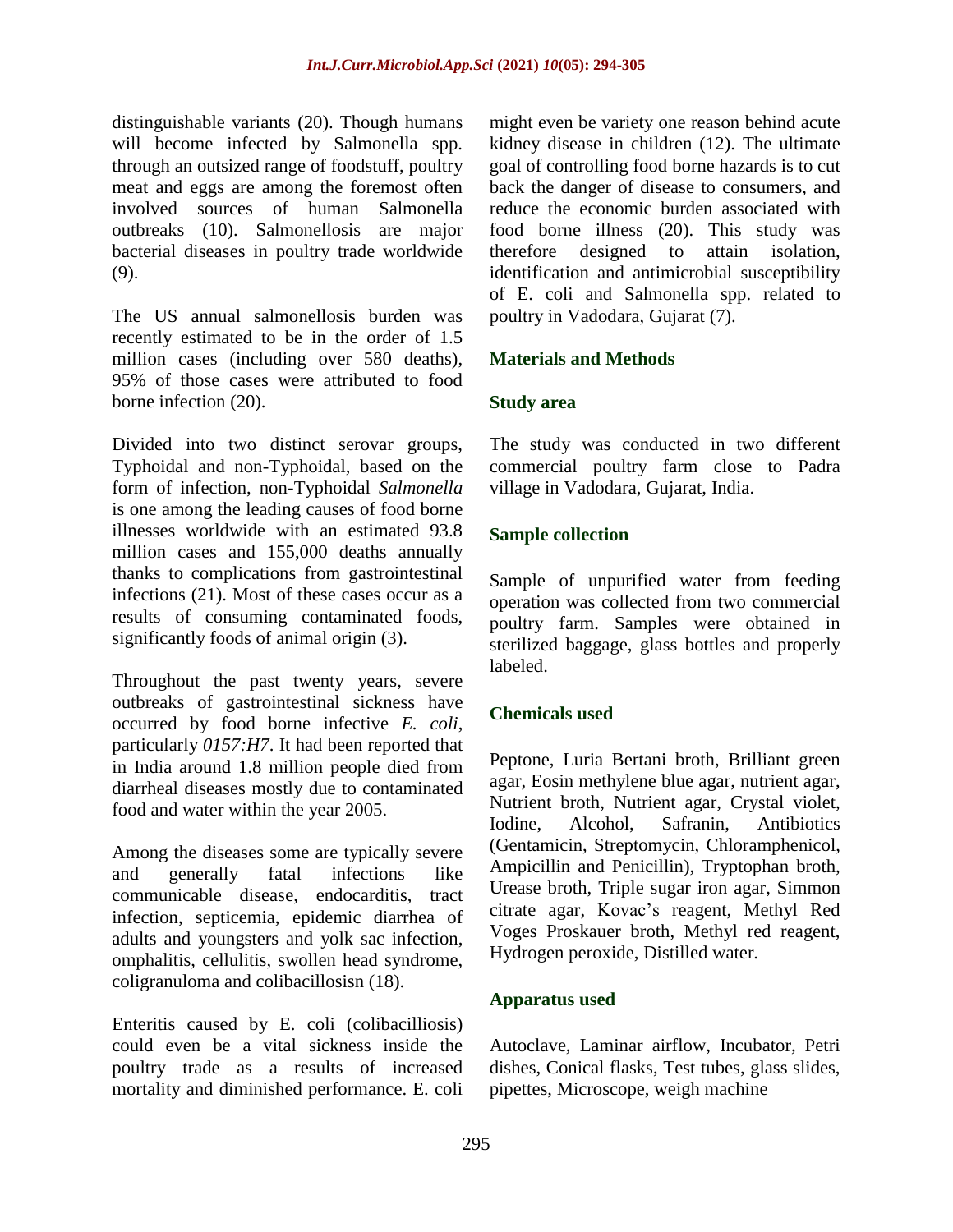# **Isolation method**

Non-selective pre-selective enrichment: The water sample obtained from feeding operation were pre-enriched in 225 ml buffered peptone water (BPW, Oxoid) and incubated at 37°C for 24 h.

Selective- enrichment: 10ml BPW preenrichment step transferred to 100ml Luria Bertani broth (LB broth) for selective enrichment, and incubated at 37°C for 24 h

Serial six-fold dilution in peptone water was prepared  $(10^{-1}$  to  $10^{-6}$ ) for test samples. All test tubes and pipette were autoclaved before their utilization and were corked properly, labeled.

Selective agar plating: 0.5 ml solution of  $10<sup>-6</sup>$  tube was taken on brilliant green Agar plate (BGA) and MacConkey agar plate. Spread out using glass spreader and Plates were labelled, inverted and incubated overnight (18–24 hours) at 37°C.

Sub-cultivation: a 10 μl wire loop was used to pick a suspect colony that caused the colour of the medium to vary from yellow to red/ pink were sub-cultivated unto nutrient agar and incubated overnight (18–24 hours) at 37°C.

On removal from the incubator, plates were stored in a refrigerator at 4°C, ready for biochemical analysis and gram staining (1).

# **Microbiological and biochemical characteristic of isolated bacteria**

The Gram staining was performed to observe its cellular morphology and gram nature of the bacteria. The biochemical characterization of the strains were also performed. Test like Catalase test, sugar fermentation using Triple sugar iron test, Indole test, Citrate test, Urease test and Methyl red test were performed (1).

# **Antibiotic sensitivity test for isolates**

Antibiotic sensitivity tests were applied on the various bacteria isolated. This was done using the disc diffusion technique as explained by *Kirby-Bauer*, the in-vitro antibiotic testing of bacterium was done on Nutrient agar, 0.1ml smeared on the surface of the medium before putting the antibiotic discs and incubating for 24 hours before taking the readings of the diameter zones of inhibition using a millimetre rule (7).

# **Results and Discussion**

The water from the feeding operations for poultry is an excellent source of harmful bacteria. In this study we have studied bacterial population in water from feeding operations.

For characterized bacterial isolation gram staining and biochemical test were performed. Biochemical test were performed such as urease test, methyl red test, catalase test, Indole test, Citrate test, triple sugar iron (Table 1).

# **Antibiotic susceptibility test**

# **Antibiotic susceptibility test (Sample 1)**

The antibiotic sensitivity test for Salmonella in Sample 1, resulted that the bacteria is sensitive to Gentamicin, Streptomycin, Chloramphenicol with a sensitivity zone of 7mm, 6mm, 7mm respectively and resistance to Ampicillin and Kanamycin (no zone)

For E. coli in Sample 1, test resulted that the bacteria is sensitive to Gentamicin, Streptomycin, Chloramphenicol with a sensitivity zone of 7mm, 5mm, 2mm respectively and resistance to Ampicillin (no zone)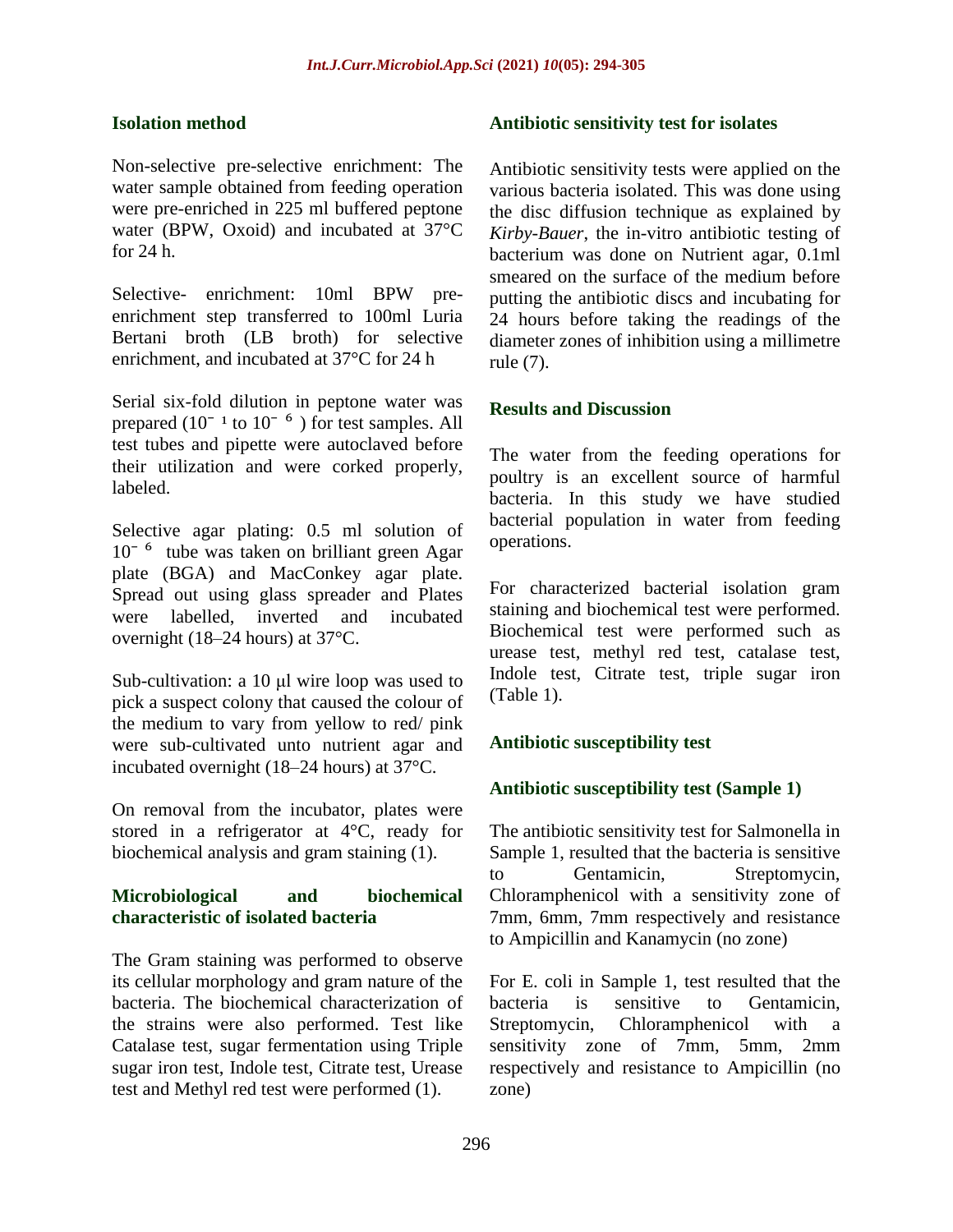# **Antibiotic susceptibility test (Sample 2)**

The antibiotic sensitivity test for Salmonella in Sample 2, resulted that the bacteria is sensitive to Gentamicin, Streptomycin, Chloramphenicol with a sensitivity zone of 8mm, 7mm, 5mm respectively and resistance to Ampicillin and Penicillin (no zone)

For E. coli in Sample 2, test resulted that the bacteria is sensitive to Gentamicin, Streptomycin, Chloramphenicol with a sensitivity zone of 7mm, 8mm, 3mm, respectively and resistance to Ampicillin and Penicillin (no zone)

The present study indicates that *Salmonella* and *E. coli* bacteria are present within the water samples collected from poultry farms almost Padra village, Vadodara, Gujarat, India. This could be due to the activities of humans, soiled contamination, and conjointly the ability of the organism to survive throughout a large selection of habitats. The water provided to chickens are involved in the spread of *Salmonella sp*. among poultry and potential transmission to humans. The presence of these microorganisms within the poultry feeds suggested poor sanitary.

The presence of these two organisms (*E. coli and Salmonella typhi*) demonstrated a possible health risk as a results of the organisms are infective and can cause ill health in humans and animals; though *S. Typhi* might be a strict human organism and has not been according to cause ill health in animals. The water samples for *Salmonella and E. coli revealed that*, the sensitivity zone was shaped for Gentamycin, streptomycin and chloramphenicol with resistance to ampicillin and penicillin. The organisms isolated throughout this study were most in danger of gentamicin, streptomycin and chloramphenicol. This will be often altogether chance because of less usage of these

antibiotics in feeds leading to less exposure of the organism to the antibiotics. Additionally, the drugs are disinfectant in their modes of action. Variety of those bacterial contaminants will grow or survive throughout food process and storage. Food contamination with these pathogens will occur at multiple steps on the food chain, alongside production, processing, distribution, retail marketing, and handling or preparation. This study shows the importance of maintaining hygiene and sanitation to regulate the expansion of Salmonella and E. coli for public safety.

From the study we found bacteria which is harmful to the human. Results shows that there is lack of sanitization and proper hygiene management. The *Salmonella* and *E. coli* bacteria found in the water fed to the chickens makes them a carrier and then the bacteria are transferred to humans through the consumption of poultry meat. Various gastrointestinal diseases are caused in humans by the consumption of contaminated poultry meat. Poor management of farming, overcrowding, dirty sanitation environment, bad ventilation, poor feed quality and stress will cause chicken to infect with diseases. Antibiotics should be used carefully so that a bacterium doesn't become resistant to antibiotics. Therefore, the way to take effective measures to stop and control infectious diseases from chicken is the task. Hence, it is required to implement a stricter hygiene and sanitation standard in poultry farms. For further studies bacteriophage may be thought of for the reduction of contamination in poultry feeds. Bacteriophages are viruses that are specific obligate bacterial parasites and typically possess high specificity for one bacterial species. Generally, once the bacteriophage inserts its genome into the bacteria, it'll use the bacteria's replicating machinery to produce more phages that are released upon bacterial cell lysis.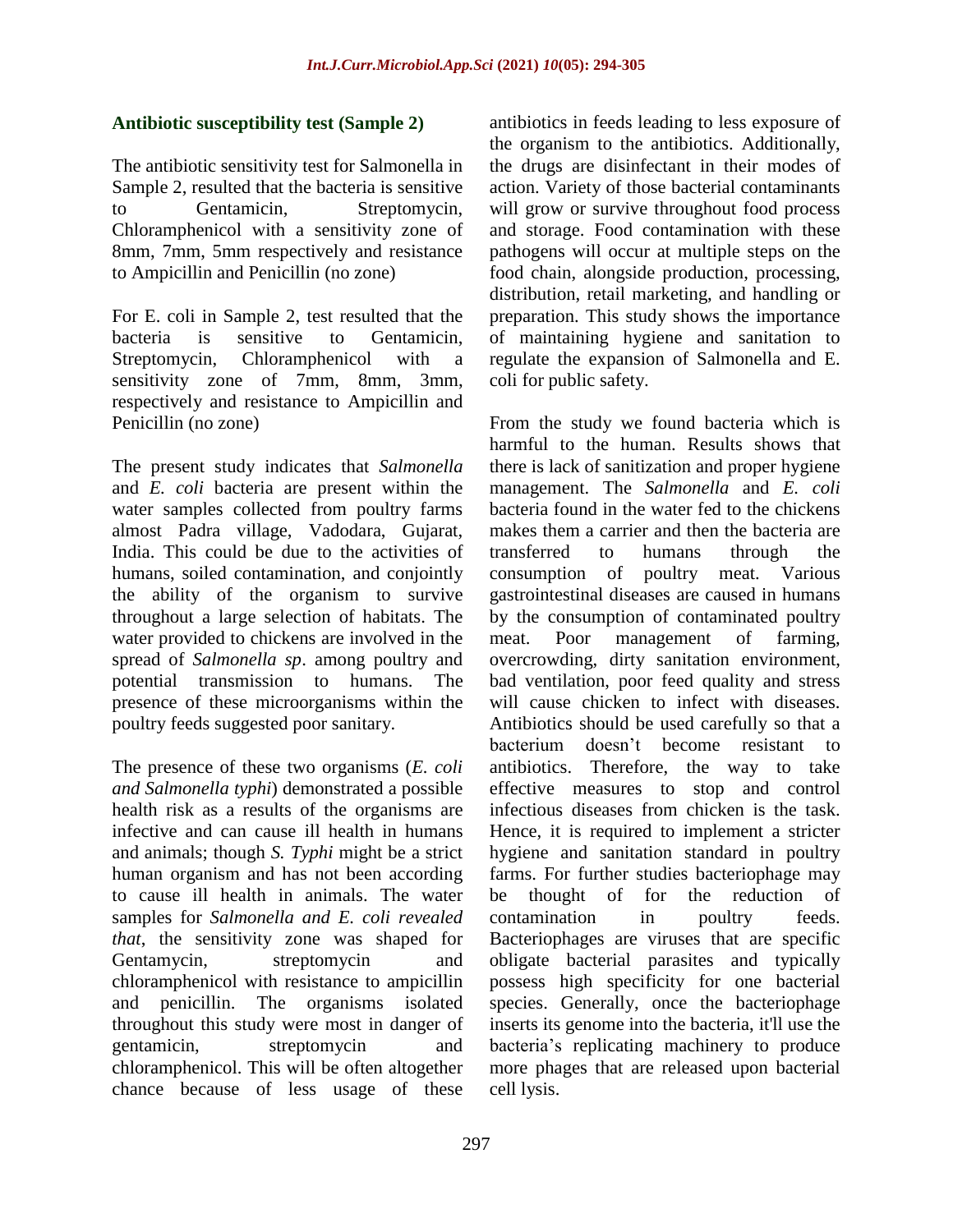| <b>Biochemical tests</b> | <b>Bacteria</b>  |                  |                  |                  |
|--------------------------|------------------|------------------|------------------|------------------|
|                          | <b>Sample 1</b>  |                  | <b>Sample 2</b>  |                  |
|                          | Salmonella       | E. coli          | Salmonella       | E. coli          |
| <b>Triple sugar agar</b> | $K/A+$ , $H_2S+$ | $K/A+$ , $H_2S+$ | $K/A+$ , $H_2S+$ | $K/A+$ , $H_2S+$ |
| test                     |                  |                  |                  |                  |
| <b>Indole test</b>       | $+$              | $^{+}$           | $^{+}$           | $\pm$            |
| <b>Citrate test</b>      | $+$              |                  | $+$              |                  |
| <b>Urease test</b>       | $\qquad \qquad$  |                  |                  |                  |
| <b>Catalase test</b>     | $+$              | $+$              | $\pm$            |                  |
| <b>Methyl red test</b>   | $+$              | $\mathrm{+}$     | $^+$             |                  |

**Table.1** Biochemical characterization of *Salmonella* and *E.coli* from Water sample

Notes: K, Alkali (red); A, Acid (yellow);

+, positive; - , negative;±, positive/negative

# **Antibiotic susceptibility test (Sample.1)**

#### **Table.1.1** *Salmonella*

| Antibiotics (µg)         | <b>Zone</b><br>measurement<br>(mm) |
|--------------------------|------------------------------------|
| <b>Gentamicin (50)</b>   |                                    |
| <b>Streptomycin</b> (10) | 6                                  |
| <b>Ampicillin (10)</b>   |                                    |
| Penicillin (2)           |                                    |
| <b>Chloramphenicol</b>   |                                    |

# **Table.1.2** *E. coli*

| Antibiotics (µg)       | <b>Zone</b><br>measurement<br>(mm) |
|------------------------|------------------------------------|
| <b>Gentamicin</b> (50) |                                    |
| Streptomycin (10)      | 5                                  |
| Ampicillin (10)        | $\mathbf{\Omega}$                  |
| Penicillin (2)         |                                    |
| <b>Chloramphenicol</b> | $\mathcal{D}_{\cdot}$              |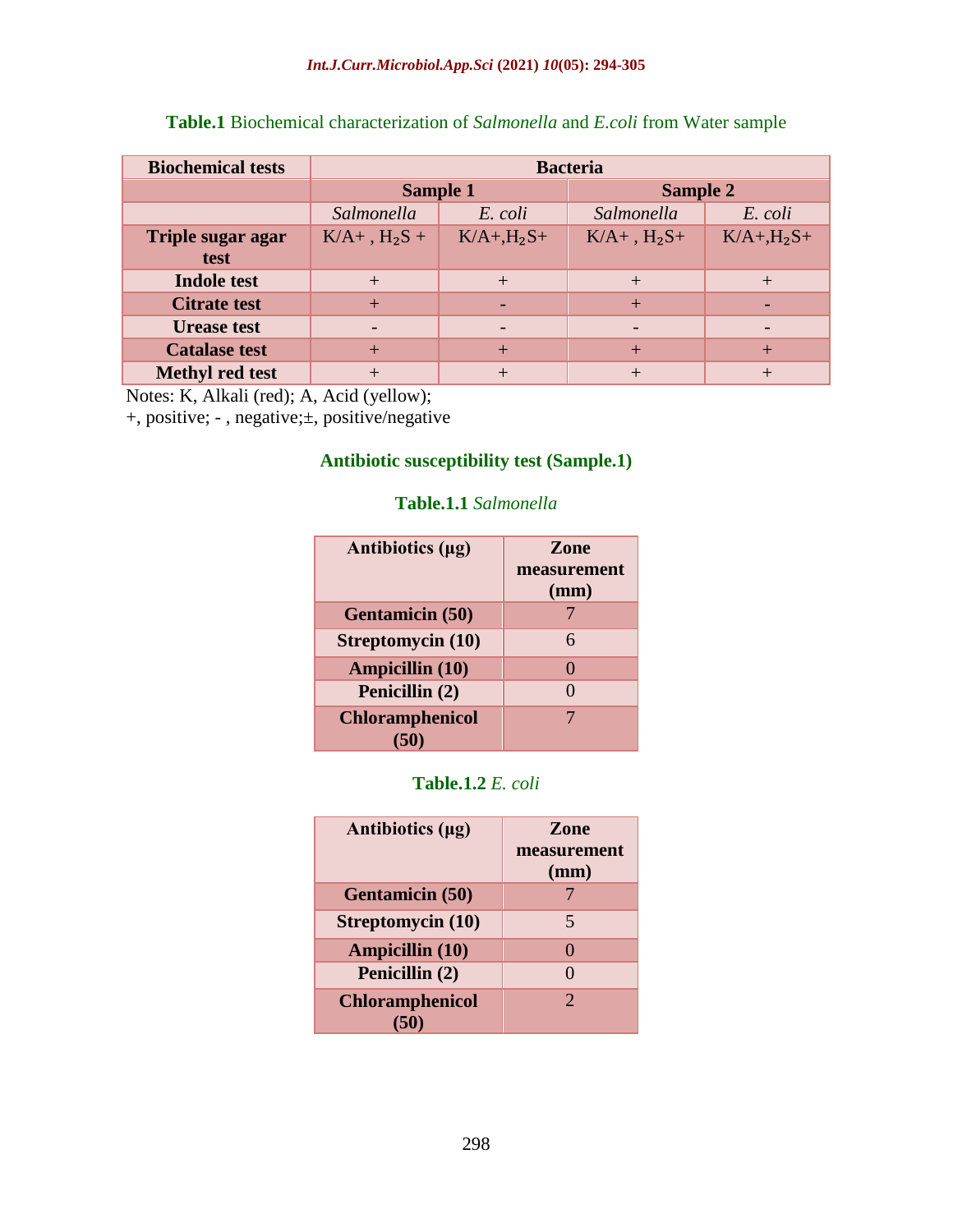# **Antibiotic susceptibility test (Sample.2)**

| Antibiotics (µg)       | <b>Zone</b><br>measurement<br>(mm) |
|------------------------|------------------------------------|
| <b>Gentamicin</b> (50) |                                    |
| Streptomycin (10)      |                                    |
| <b>Ampicillin (10)</b> |                                    |
| Penicillin (2)         |                                    |
| <b>Chloramphenicol</b> | 5                                  |

# **Table.2.1** *Salmonella*



| Antibiotics (µg)       | <b>Zone</b><br>measurement<br>(mm) |
|------------------------|------------------------------------|
| <b>Gentamicin (50)</b> |                                    |
| Streptomycin (10)      | 8                                  |
| <b>Ampicillin (10)</b> |                                    |
| Penicillin (2)         |                                    |
| <b>Chloramphenicol</b> | 3                                  |







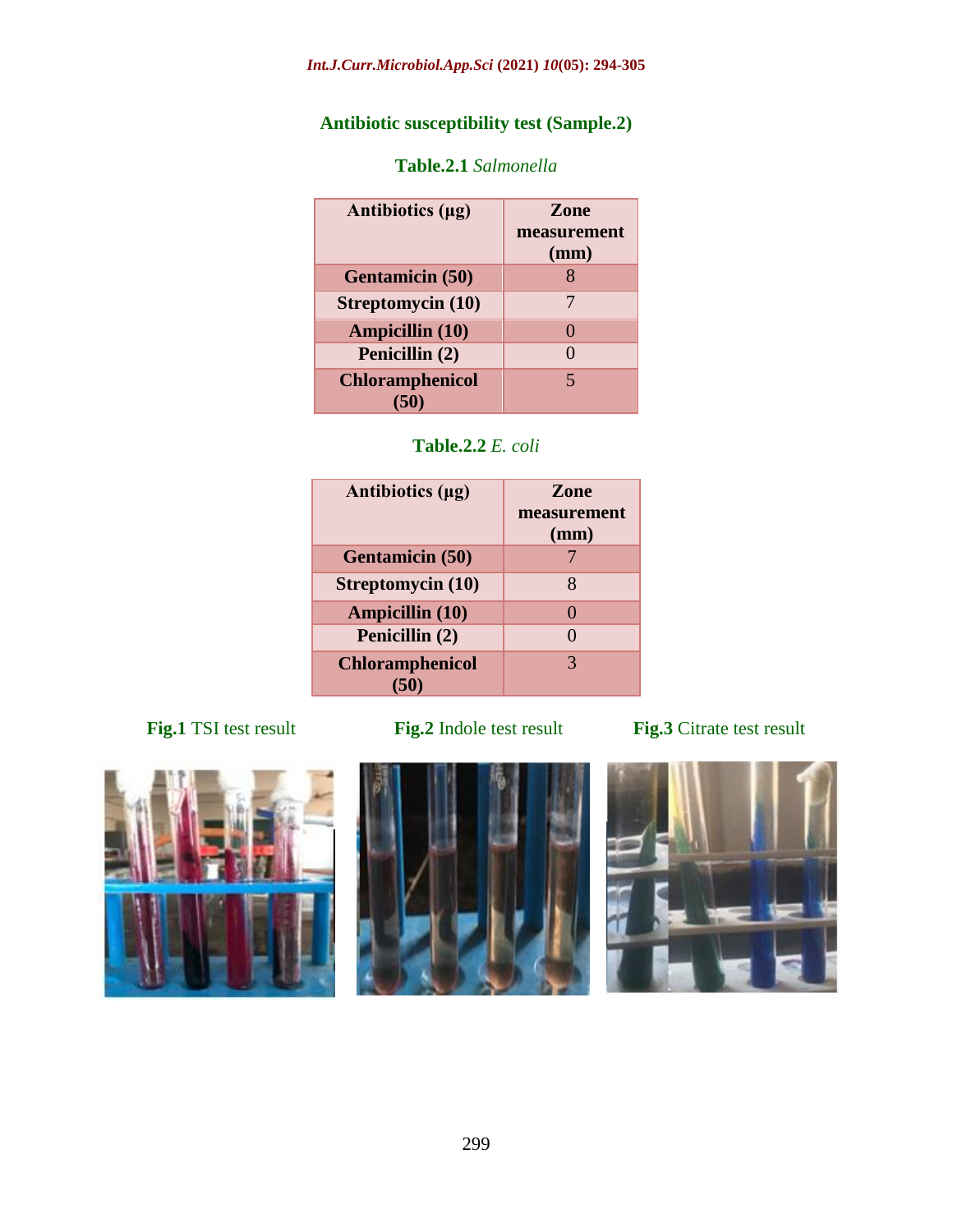# **Fig.4** Urease test result **Fig.5** Catalase test result **Fig.6** MR test result







# **Gram staining**

# **Sample.1**

 *Salmonella E. coli*

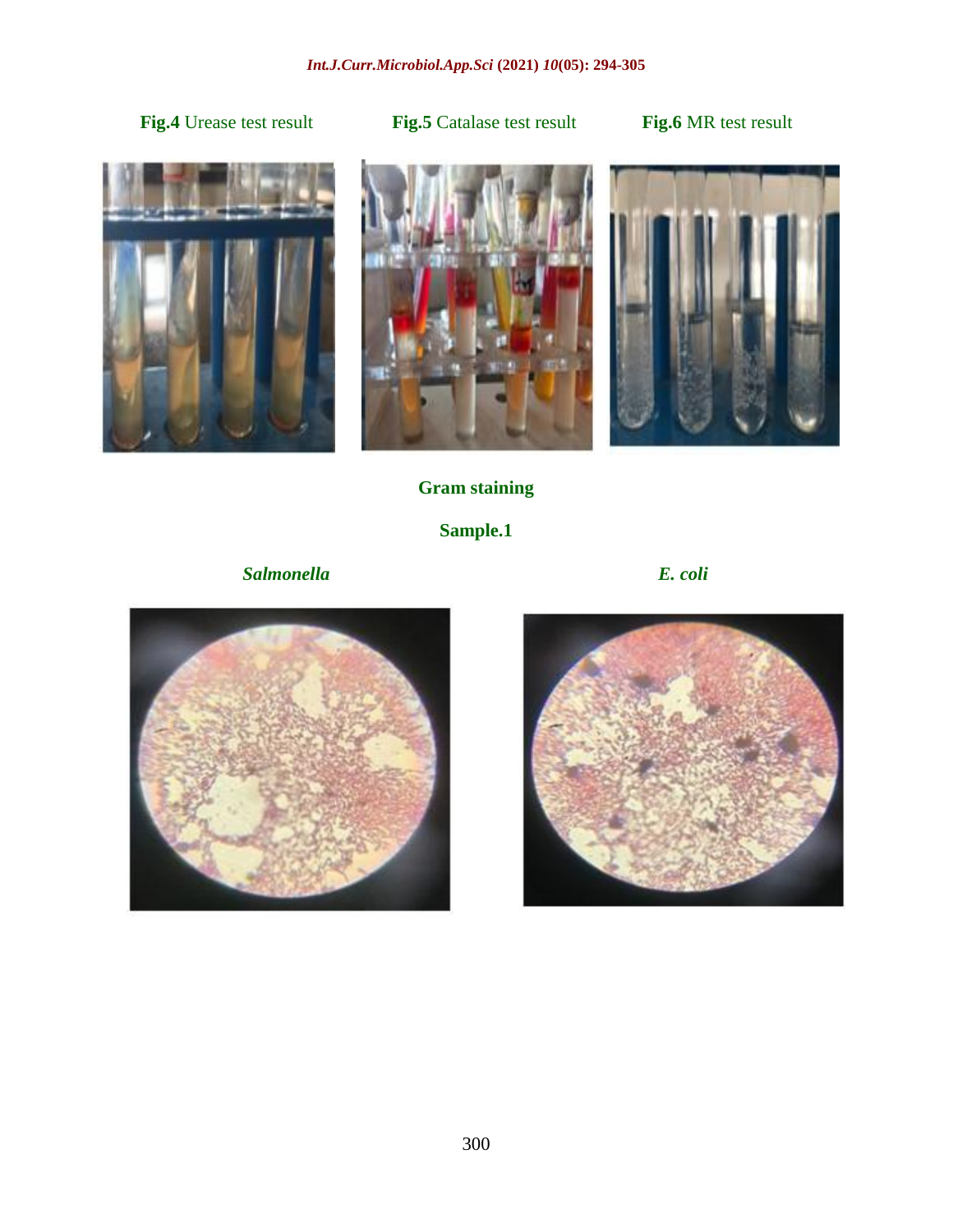# **Sample.2**

# *Salmonella E. coli*





**Antibiotic susceptibility test (Sample.1)**

*Salmonella E. coli*





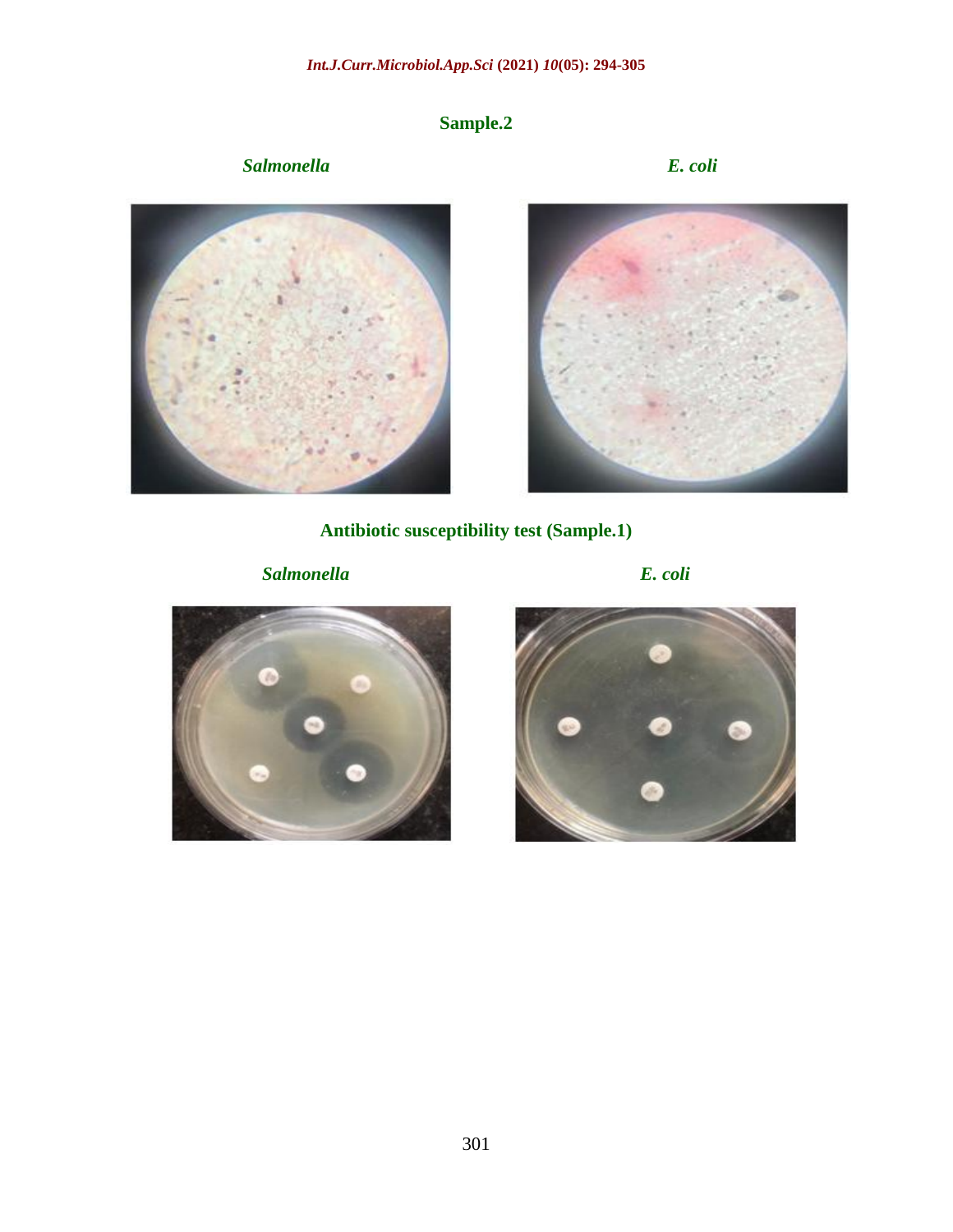### **Antibiotic susceptibility test (Sample.2)**

### *Salmonella E. coli*



Lytic bacteriophages infect bacteria leading to rapid host death with minimal probability of phage transduction (Monk *et al.,* 2010). The virucidal impact of phage and also the pH of water needed for bacteriophage to survive may be further study area.

### **Acknowledgment**

I would to like to thank to the Department of Microbiology of Parul Institute of Applied Science, Parul University for providing the necessary facilities to carry out the my thesis work. Also I want to thank my guide for her consistent guidance and encouragement during my thesis work.

### **References**

- 1. Adeyanju. G. T., Ishola. O., (2014), Salmonella and *Escherichia coli* contamination of poultry meat from a processing plant and retail markets in Ibadan, Oyo State, Nigeria. Springer Plus. 3:139, pp. 1-9
- 2. Chao M. R., Hsien. C. H, Yeh. C. M., Chou S. J., Chu. C. Su. Y. C, and Yu. C. Y, (2007), Assessing the Prevalence of



Salmonella enterica in Poultry Hatcheries by Using Hatched Eggshell Membranes, Poultry Science, 86, pp-1651–1655.

- 3. Chen. M. H., Wang. S. W, Hwang W. Z, Tsai S. J., Hsih. Y. C, Chiou C. S, and Tsen H.Y, (2010), Contamination of Salmonella Schwarzengrund cells in chicken meat from traditional marketplaces in Taiwan and comparison of their antibiograms with those of the human isolates, Poultry Science (89), pp: 359–365
- 4. Cox. N. A, Cason. J. A, Buhr. R. J, Richardson. K. E, Richardson. L. J, Rigsby. L. L, and Fedorka-Cray P. J, (2013), Variations in preenrichment pH of poultry feed and feed ingredients after incubation periods up to 48 hours, J. Appl. Poult. Res. (22), pp: 190–195
- 5. Bushra. M. K., Haifa. N. M., (2019), Bacterial Contaminants Associated with Poultry Feeds, Indian Journal of Public Health Research & Development, 10(9), pp. 964-969
- 6. Yulistiani. R., Praseptiangga. D., Supyani, Sudibya, (2019), Occurrences of *Salmonella* spp. and *Escherichia coli* in chicken meat, intestinal contents and rinse water at slaughtering place from traditional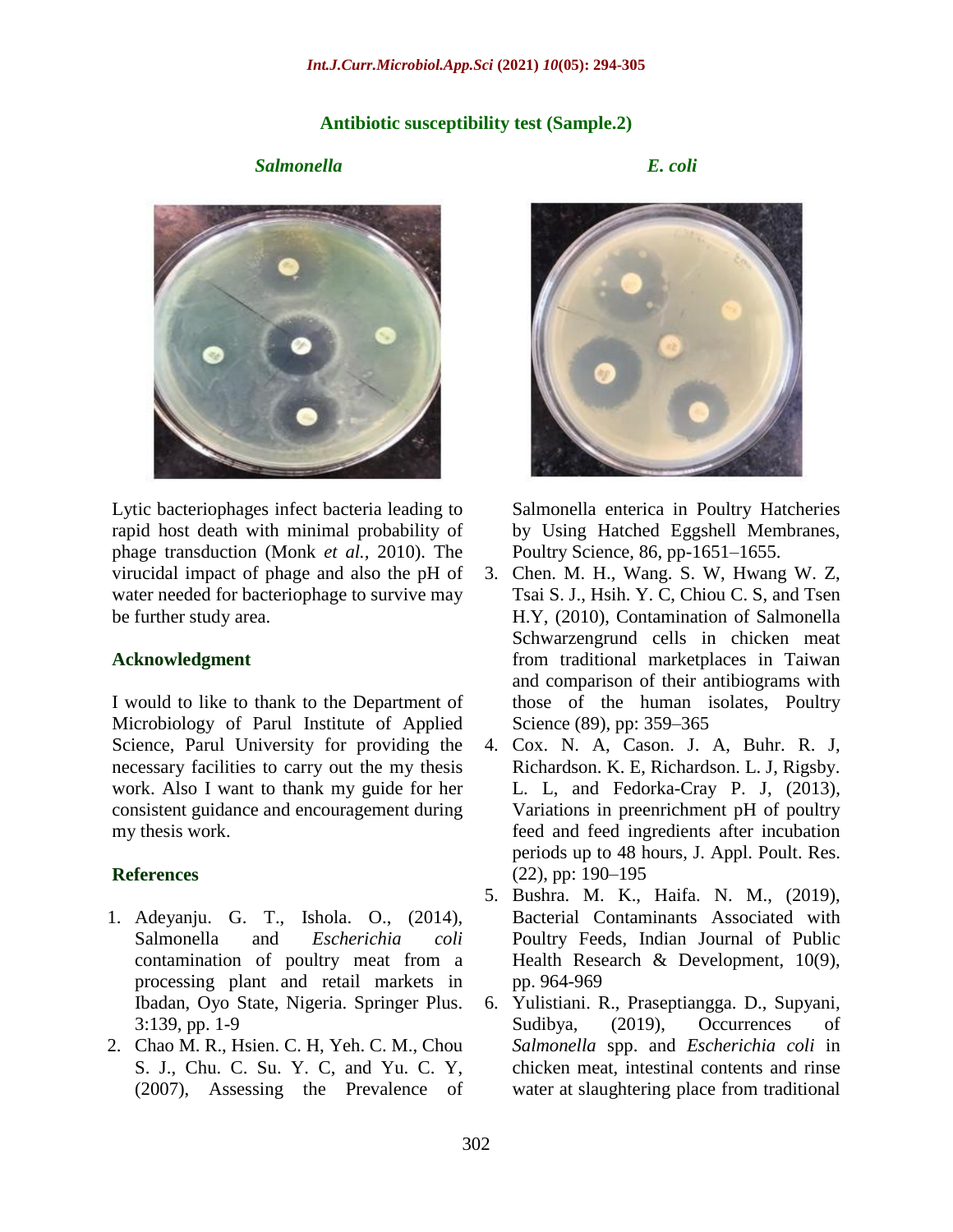market in Surabaya, Indonesia, Materials Science and Engineering, 633(012007), pp:1-6

- 7. Mamman, P. H. and Ndakotsu, J. P., Antibiogram of Aerobic Bacteria Isolated from Poultry Feeds in Zaria, Nigeria, Nigerian Veterinary Journal 36 (2), pp: 1184-1191
- 8. Chowdhuri. A., Iqbal. A., Giasuddin. M., and Bhuiyan. A. A., (2011), Study on and *Escherichia coli* from Different Poultry Feeds of Savar Region of Dhaka, Bangladesh, J. Sci. Res. 3 (2), pp: 403-411
- 9. Md. Manirul Islam and Chul-Ju Yang, (2017), Efficacy of mealworm and super mealworm larvae probiotics as an alternative to antibiotics challenged orally with Salmonella and E. coli infection in broiler chicks, Poultry Science (96), pp:27– 34
- 10. Soria. M. C, Soria. M. A, Bueno. D. J., Godano. E. I., G´omez. S. C, ViaButron. I. A., Padin. V. M., and Rog´e. A. D., (2017), *Salmonella* spp. contamination in commercial layer hen farms using different types of samples and detection methods, Poultry Science, (96), pp:2820–2830
- 11. Ar'Quette. G., Salina. P., Schwarz. J., Hashem. F., and Vimini. B., (2017), Reduction of *Salmonella* in ground chicken using a bacteriophage, Poultry Science (96), pp:2845–2852
- 12. Kassaify. Z. G., Mine. Y., (2004), Nonimmunized Egg Yolk Powder Can Suppress the Colonization of Salmonella typhimurium, *Escherichia coli* O157:H7, and Campylobacter jejuni in Laying Hens, Poultry Science (83), pp:1497–1506
- 13. Bartkiene. E., Ruzauskas. M., Bartkevics. V., Pugajeva. I., Zavistanaviciute. P., Starkute. V., Zokaityte. E., Lele. V., Dauksiene. A., Grashorn.M., Hoelzle. L. E., Mendybayeva. A., Ryshyanova. R., and Gruzauskas, R., (2020), Study of the antibiotic residues in poultry meat in some

of the EU countries and selection of the best compositions of lactic acid bacteria and essential oils against Salmonella enterica, Poultry Science, 99(8), pp:4065- 4076

- 14. Sudershan. R. V., Kumar. R. N., Kashinath. L., Bhaskar.V., Polasa. K., (2014), Food borne Infections and Intoxications in Hyderabad India, Epidemiology Research International, vol. 2014, pp: 1-5
- Isolation and Identification of Salmonella 15. Crump. J. A., Griffin. P. M., Angulo. F. J.,(2002), Bacterial Contamination of Animal Feed and Its Relationship to Human Food borne Illness, Clinical Infectious Diseases, 35(7), pp:859–865
	- 16. Chowdhuri1.A., Iqbal1.A., Giasuddin. M., and Bhuiyan. A. A., (2011), Study on Isolation and Identification of Salmonella and *Escherichia coli* from Different Poultry Feeds of Savar Region of Dhaka, Bangladesh, Journal of scientific research, 3 (2), pp:403-411
	- 17. Akond. M. A., Alam. S., Hassan. S. M. R., Shirin. M., (2009), Antibiotic Resistance of *Escherichia coli* Isolated From Poultry and Poultry Environment of Bangladesh, Internet Journal of Food Safety, 11, pp: 19- 23
	- 18. Gomes T A, Elias W P, Scaletsky I C, Guth BE, Rodrigues J F, Piazza R M, Ferreira L C, Martinez MB, (2016), Diarrheagenic *Escherichia coli*, Braz J Microbiol,47(1), pp:3-30.
	- 19. Pai M, Kang G, Ramakrishna B S, Venkataraman A, Muliyil J, (1997), An epidemic of diarrhoea in south India caused by enteroaggregative *Escherichia coli*. Indian J Med Res, 106, pp:7-12.
	- 20. Maung. S. M.,(2004), Thesis Epidemiology Of Salmonella Contamination Of Poultry Meat Products: Knowledge Gaps In The Farm To Store Products, pp:1-101
	- 21. Sexton. T. L., (2017), Thesis Salmonella Contamination In Poultry—Are We Missing A Potential Reservoir?, pp:1-66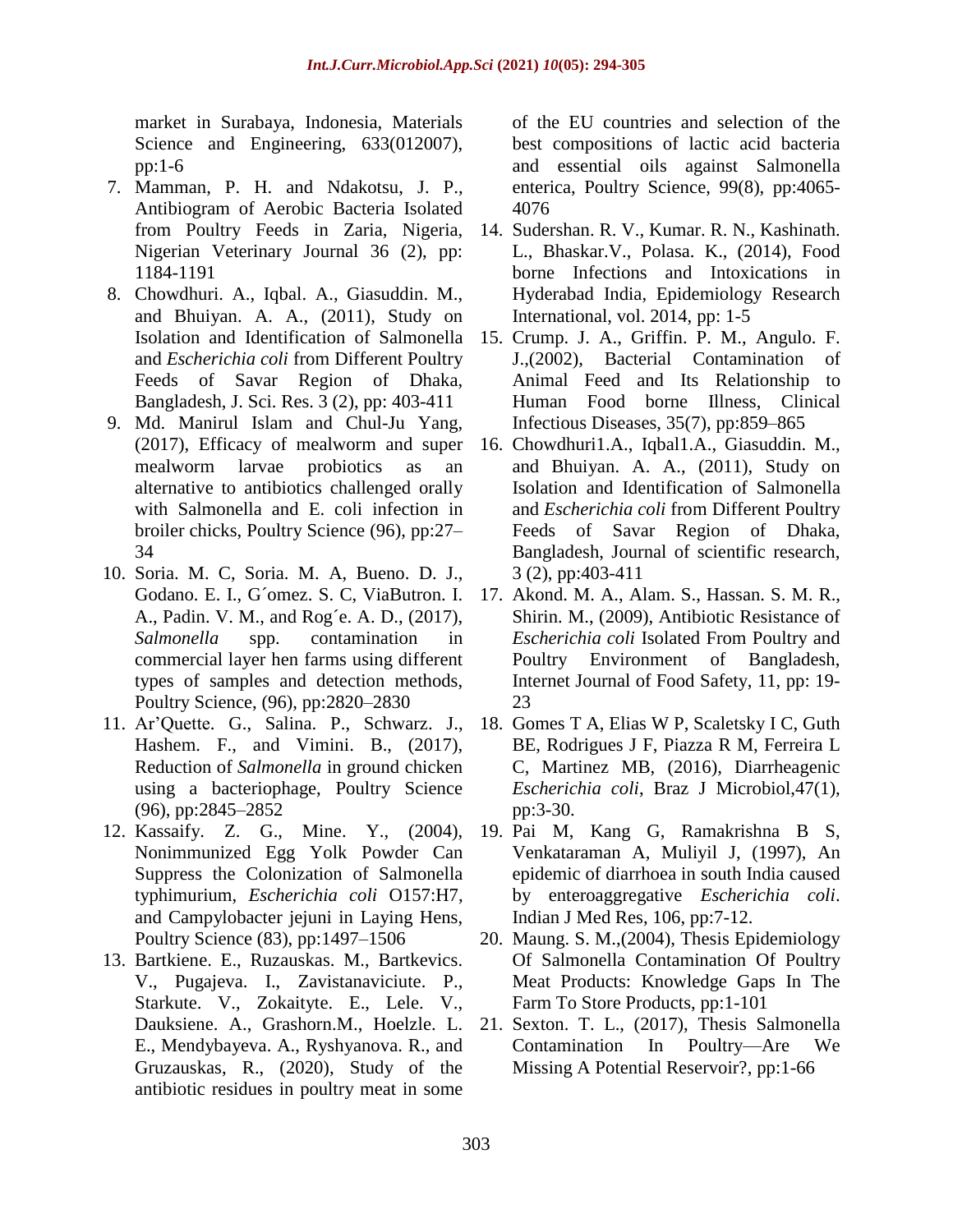- 22. Nayak. R. R., (2000), Thesis Food borne Pathogens in Poultry Production and Postharvest Control, pp:1-180
- 23. Saeed. H. I. M., (2010), Isolation and identification of Salmonella from the environment of traditional poultry farms in Khartoum North, pp:1-64
- 24. Nahid. T. H. A., (2010), Bacterial Contamination in Poultry Feed in Khartoum State, pp:1-50
- 25. Onyeze. R. C, Onah. G. T and Eluke. O. C., (2013), Bacterial Contaminants Associated With Commercial Poultry Feeds In Enugu Nigeria, International Journal of Life Science Biotechnology & Pharm. Research, 2(3), pp:431-437
- 26. Maciorowski, K., Jones, F., Pillai, S., & Ricke, S. (2004). Incidence, sources, and control of food-borne Salmonella spp. in poultry feeds. World's Poultry Science Journal, 60(4), 446-457
- 27. Zhao. C., Ge.B., Villena. D. J., Sudler. R., Yeh. E., Zhao. S., White. D. G., Wagner. D., Meng. J.,(2001), Prevalence of Campylobacter spp., *Escherichia coli*, and Salmonella Serovars in Retail Chicken, Turkey, Pork, and Beef from the Greater Washington, D.C., Area, Applied and Environmental Microbiology, 67(12), pp: 5431-5436
- 28. Matthew. O., Chiamaka. R., chidinma. O., (2017), Microbial Analysis of Poultry Feeds Produced in Songhai Farms, Rivers State, Nigeria. J MicrobiolExp 4(2), pp: 00110.
- 29. Hubbard. L. E., Givens. C. E., Griffin. D. W, Iwanowicz. L. R., Meyer. M. T., Kolpin. D. W., (2020), Poultry litter as potential source of pathogens and other contaminants in groundwater and surface water proximal to large-scale confined poultry feeding operations, Science of The Total Environment (735), 139459
- 30. Kibret, M., & Abera, B. (2011). Antimicrobial susceptibility patterns of E. coli from clinical sources in northeast

Ethiopia. African health sciences, 11(1), pp:40–45.

- 31. Antunes. P., Mourão. J., Campos. J., Peixe. L., (2016), Salmonellosis: the role of poultry meat, Clinical Microbiology and Infection 22(2), pp:110-121
- 32. MEAD. G. C., (2000), Prospects for 'Competitive Exclusion' Treatment to Control Salmonellas and Other Food borne Pathogens in Poultry, The Veterinary Journal 159 (2), pp:111-123
- 33. Buncic. S., Sofos. J., (2012), Interventions to control Salmonella contamination during poultry, cattle and pig slaughter, Food Research International 45(2), pp: 641-655
- 34. Ma. Y., Ding. S., Fei. Y., Liu. G., Jang. H., Fang. J., (2019), Antimicrobial activity of anthocyanins and catechins against food borne pathogens *Escherichia coli* and Salmonella, Food Control, 106, 106712
- 35. Kunadu. A. P. H., YawOtwey. R., Mosi. L., (2020), Microbiological quality and Salmonella prevalence, serovar distribution and antimicrobial resistance associated with informal raw chicken processing in Accra, Ghana, Food Control, 118, 107440
- 36. Costa. P.M., Oliveira. M., Bica. A., Piresa. P., Bernardo. F., (2007), Antimicrobial resistance in *Enterococcus* spp. and *Escherichia coli* isolated from poultry feed and feed ingredients, Veterinary Microbiology, 120(1–2), pp:122-131
- 37. Iannetti. L., Neri. D., Santarelli. G. A., Cotturone. G., Vulpiani. M. P., Salini. R., Antoci. S., Serafino. G. D., Giannatale. E. D., Pomilio. F., Messori. S., (2020), Animal welfare and microbiological safety of poultry meat: Impact of different at-farm animal welfare levels on at-slaughterhouse Campylobacter and Salmonella contamination, Food Control, (109), 106921
- 38. Literature Review of Contaminants in Livestock and Poultry Manure and Implications for Water Quality, (2013),